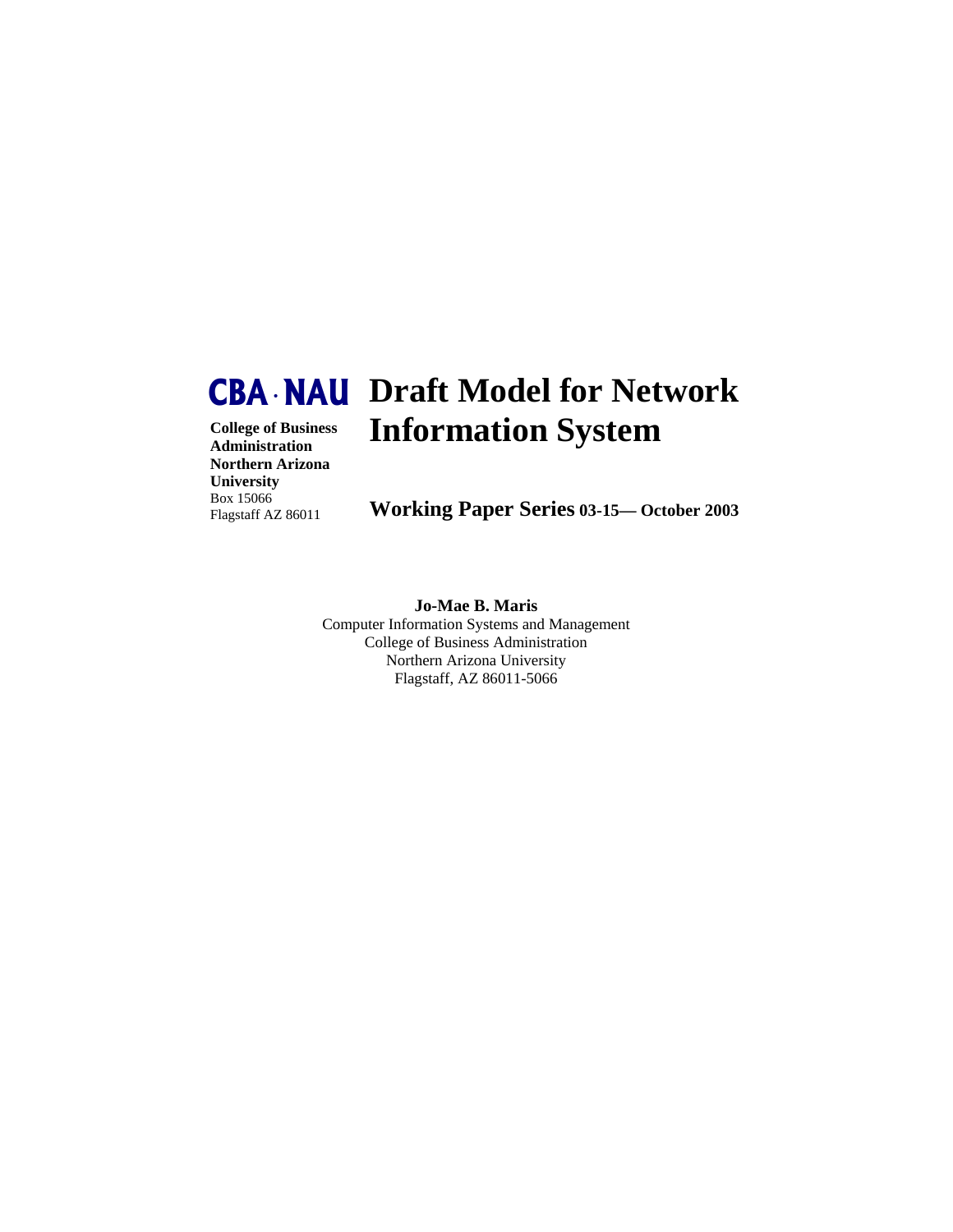

# **Draft Model for Network Information System**

Jo-Mae B. Maris

#### **INTRODUCTION**

 Cross-discipline research requires researchers to understand many concepts outside their own discipline. Computer networks are becoming pervasive throughout all disciplines. Researchers have to account for the effects of network-based information systems or delimit their studies so that the effects of the information system are outside the boundaries of their studies. Researchers outside of computer network-related disciplines are interested in studying the effects of network-based information systems on different aspects of their disciplines. This paper presents a model to aid researchers with the tasks of properly identifying the elements of a network-based information system within their studies. Proper identification will reduce confusing the sources of effects from a network-based information system within their studies. Proper identification can also help delimit their studies to minimize the effects of networks and network technology, or aid in assessing the effects of particular elements of the system with respect to the researchers' functional areas.

 The complexity associated with network-based information systems may be seen by considering a study involving the effectiveness of an ERP for a mid-sized company. Such a study can become muddled by not recognizing the difference between the ERP application, the company's data, the company's procedures, the performance of the database underlying the ERP, the authentication procedures of the network, and the other myriad of people, procedures, data, software, and hardware involved in the development, implementation, security, use, and support of an ERP system. A researcher who confuses a network security issue of limitations on user's accounts with ERP configuration limitations obscures two important points. One point is that a network must be secured in such a way that authorized users have access to data for which they have rights. The other point concerns what limits are imposed by an ERP when configuring its accounts and their relationships. Both points relate to the availability of data, but their implementations are independent of each other. The two points should not be addressed as if both are attributable to the same source. Confusing network-based information system elements reflects negatively upon the legitimacy of an entire study.

#### **PURPOSE**

 The purpose of this paper is to provide a model to aid researchers in dealing with the complexity introduced by computing technologies. The model may be used to categorize network-based information systems elements of their studies, to delimit their studies' computer network related elements, or to attribute events that occur during the study.

#### **BACKGROUND**

 Management information systems, applications systems development, and data communications each have contributed models that may be useful in categorizing network-based information system elements of a study. Kroenke (1981) offered the five component model for planning business computer systems. Willis et al. (1999) presented three-tier client/server architecture for network-based applications. The Technical Committee 97, Subcommittee 16 of the International Organization for Standardization (ISO) created the Open Systems Interconnection (OSI, 1979) Model for network communications (Stallings, 1998).

 Kroenke's five components are: people, procedures, data, software, and hardware. Many people are involved in a network-based information system. The people most researchers outside of information technology are interested in studying are the people who use the network-based information system or the people who benefit from the use of the network-based information system. Procedures refer to the tasks that the people perform. Data includes a wide range of data from users' data to the data necessary for configuring the network. Data forms the bridge between procedures and software. Software is the programs, scripts, or applications that provide the ordered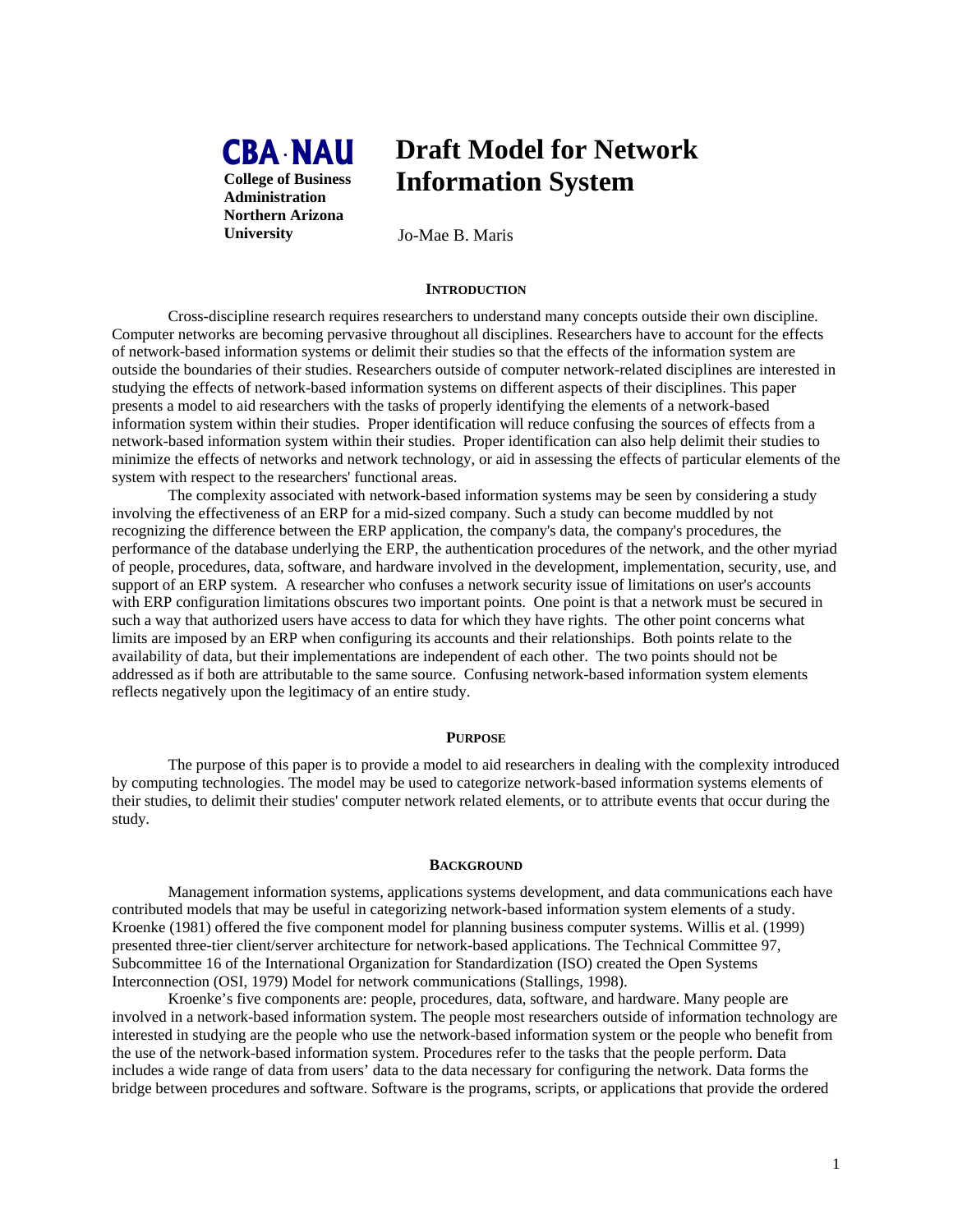lists of instructions that direct the operation of the hardware. The hardware is the equipment used by the users, applications, and in the network.

The three-tiered model presented by Willis et al. views a network-based application as consisting of a "client" tier, a middleware tier, and a "server" tier. The client tier contains applications that present processed data to the user and receives the user's data entries. The middleware processes data using business logic, and the server tier provides the database services. Another variation on the three-tiered model is found in Dean (2002). Dean's threetiered model refers to client computers in networks. Her model consists of the "client" tier, the middleware, and the "server" tier. In Dean's model, the client is a workstation on a network. The middleware provides access to applications on the servers. The server tier contains servers attached to a network.

The ISO's OSI is a seven-layer model used to separate the tasks of data communication used in a network. The seven layers are physical, data link, network, transport, session, presentation, and application. The model describes a message traveling through the layers and the responsibilities of each layer. The OSI relates to both hardware and software standards. It allows many vendors to provide products that work together in a network.

Each of these models provides part of the puzzle for classifying the elements of a network-based information system. However, one must be familiar with the different types of personnel, procedures, data, software, and hardware to understand which are client, which are middleware, and which are server. If one delves further into the network's function, then the OSI model becomes important in understanding how a message is passed from a sender to a receiver. None of these models were intended to aid researchers outside of the computing technologies areas to understand the relationships among the elements of a network-based information system.

#### **MODEL**

To help in understanding the different types of personnel, procedures, data, software, and hardware and how they work together, the following model is proposed.

#### **Basic Network-based Information System Model**

Let us begin with a three-tiered model. The top tier will represent the people who use the system or the people who benefit from the system's use. These people have procedures to follow in order to use the system or to receive the benefits. Also, the data representing information of interest to the users and beneficiaries would be in this top tier. For ease of reference this tier needs a name. Let us refer to the top tier as the Use Tier.

Next, let us have a middle tier that represents the applications that do the work the people represented in the use tier want performed. The middle tier we will call the Application Tier. In the application-tier we would find a vast assortment of useful programs, such as Notepad, Word, Excel, StarOffice, SAP, Citrix, MAS 90, POSTman, SAS, RATS, Oracle, and countless others.

The bottom tier of our three-tiers will represent the workstations, operating systems, networking protocols, network devices, cabling, and all of the other hardware, people, procedures, data, and software necessary to make the network operate satisfactorily. Let us call this the Infrastructure Tier.

The model at this point appears as shown in Figure 1. For some studies, this will provide a sufficient amount of detail.

| Figure 1: Overview of Network-based Information System |  |
|--------------------------------------------------------|--|
|--------------------------------------------------------|--|

| <b>Use Tier</b>                                                                                                                         |  |
|-----------------------------------------------------------------------------------------------------------------------------------------|--|
| People, procedures, and data used to do work                                                                                            |  |
| <b>Applications Tier</b>                                                                                                                |  |
| Software used to do work. People, procedures, and data used to<br>create, implement, and maintain software.                             |  |
| Infrastructure Tier                                                                                                                     |  |
| People, procedures, system data, system software, and hardware<br>necessary for the applications and network to operate satisfactorily. |  |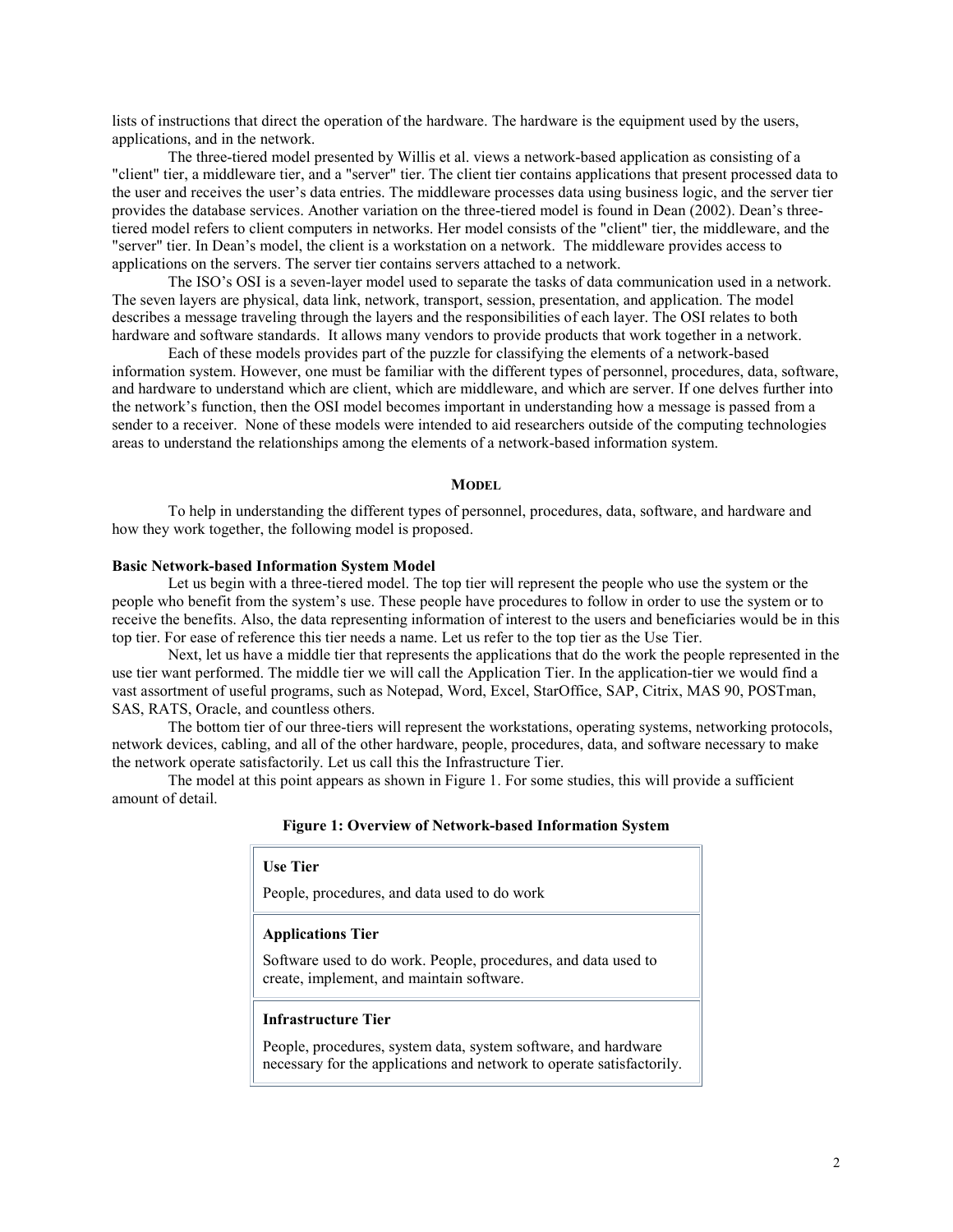#### **Refined Network-based Information System Model**

The model in Figure 1 is very simplistic. It does not include organizational structures, inter-organizational connections, or customer-organization relationships that can exist in the use tier. Figure 1 does not show the tiers of a network-based application, and it does not show the layers of communication in the network. Therefore, some studies may need a more detailed model that better defines the content of each tier.

When considering the details of the use tier, we will defer to the functional area specialists doing the studies. Each study will organize the people, procedures, and data in the use tier as best fits the functional area being studied. For accounting and finance, generally accepted accounting principles, Security and Exchange Commission regulations, and other standards and theories define the data. In management, organizational theory gives guidance as to structures in which people work. Operations management provides definitions of procedures used to produce goods and services. Marketing has definitions for procurement procedures, data about goods and services, and relationships among people. Each functional area has its own rich resources for categorizing the elements represented by the use tier.

The three-tiered model of Willis et al. provides a meaningful classification scheme for the application-tier. Thus, we can further classify applications within the application-tier as to their place in three-tier architecture of presentation, functional logic, and data support.

Presentation applications are those that run on the local workstation and present data that has been processed. Examples of presentation applications are browsers, html pages, and client-side scripts. Another example of a presentation application would be the SAP client that runs on the local workstation. Most of the standalone applications, such as NotePad, Word, PowerPoint, and StarOffice, are often considered presentation applications.

Functional logic processes data from the data support tier according to some functional area or communications rules. The functional logic then hands the data it generates to the presentation sub-tier. Examples of functional logic applications or middleware are Java server pages (jsp), Active Server Pages (asp), and Common Gateway Interface (cgi) scripts. Enterprise resource planning (ERP) applications are also examples of functional logic applications. ERPs process the data from a database and then hand the processed data to the client software on the workstation for display.

The data support applications manage the data. Databases are the most common example. However, applications that manage flat files containing data may be data support applications. Batch files that add, modify, or delete data of data sets would belong to the data support sub-tier.

The OSI model refines much of the infrastructure layer. The OSI model describes communications of messages, but it does not include operating systems, systems utilities, personnel, system data above its applications layer, and procedures necessary for installing, configuring, securing, and maintaining the devices and applications represented by the infrastructure tier. If a study involves significant detail in the infrastructure tier, then the research team should include an individual familiar with network technology and management.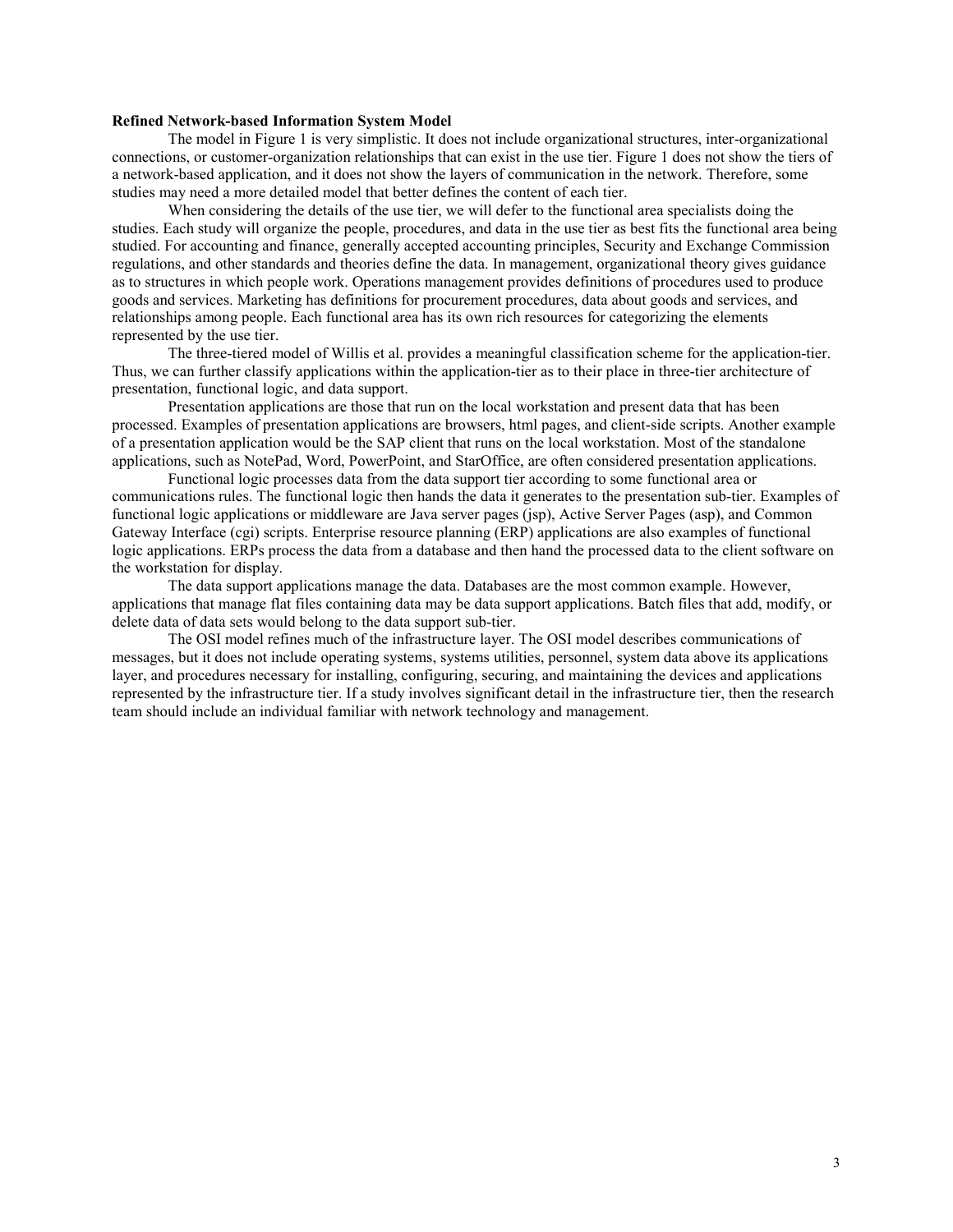Figure 2 summarizes the refined model for categorizing elements of a network-based information system.

## **Figure 2: Refined View of Network-based Information System**

# **Use Tier**

Refinement of this tier should be based on models, standards, or theories being investigated in the study

#### **Applications Tier**

- -Presentation applications run on a workstation and present processed data
- - Functional logic applications may run on either a workstation or a server, but preferably on a server. Functional logic applications process the data according to functional area rules. These are usually the applications of interest in a study.
- $\bullet$ Data support applications manage underlying data

#### **Infrastructure Tier**

- - People, procedures, and data necessary to install, configure, secure, and maintain devices, applications, and services in the system
- -System applications outside the OSI model
- - OSI model
	- o Applications layer: communications applications, such as http, ftp, and telnet
	- o Presentation layer: data preparation, such as encryption
	- o Session layer: protocols relating to connecting sender and receiver
	- o Transport layer: Initial subdividing of data into packets, error checking, and sequencing packets
	- o Network layer: Packaging packets with logical addressing and routing packets
	- Data link layer: Packaging of packets for specific types of networks and physical addressing
	- o Physical layer: Signal representing the packets, media and devices carrying the signal

#### **USING THE MODEL**

Let us consider some examples of research using this model. Let us first imagine that researchers are interested in investigating the effects of using an ERP's accounting features upon the financial performance of midsize firms. For the use tier, the accountants decide upon classifications for users' procedures, data structures, and the classification of the users. In the applications tier would be several products related to the ERP. In the presentation sub-tier would be the ERP's client that runs on the workstations used by the participants in the study. The ERP business rules modules would be in the functional logic sub-tier. The database used by the ERP would be in the data support sub-tier. In the infrastructure tier, we would find the hardware and system software necessary to implement and support the network, ERP, and the database.

Now let us look at a few events that might occur during the study. A user may not be able to log into the network. This event should be attributed to the infrastructure tier, and not presented as a deficiency of the ERP. On the other hand, if the accountants found that the calculation of a ratio was incorrect, this problem belongs to the applications tier, in particular the functional logic. Another problem that might arise is users entering incorrect data. The entering of incorrect data by users would be a use tier problem. By properly classifying the elements in the study related to the network-based information system, the researchers may find a conflict between the use tier definition of data and the application-tier definition of data. Since the elements of the system are properly defined, the data definition conflict will be more obvious and more easily substantiated.

Now let us consider another possible study. Suppose researchers in the area of marketing are investigating the effectiveness of Web pages in selling XYZ product. The marketing researchers would decide on the classifications of the people involved in the use of the Web site, the procedures used by the people, and the structure of data involved in the use of the Website. The browser used to display the Web pages would be in the presentation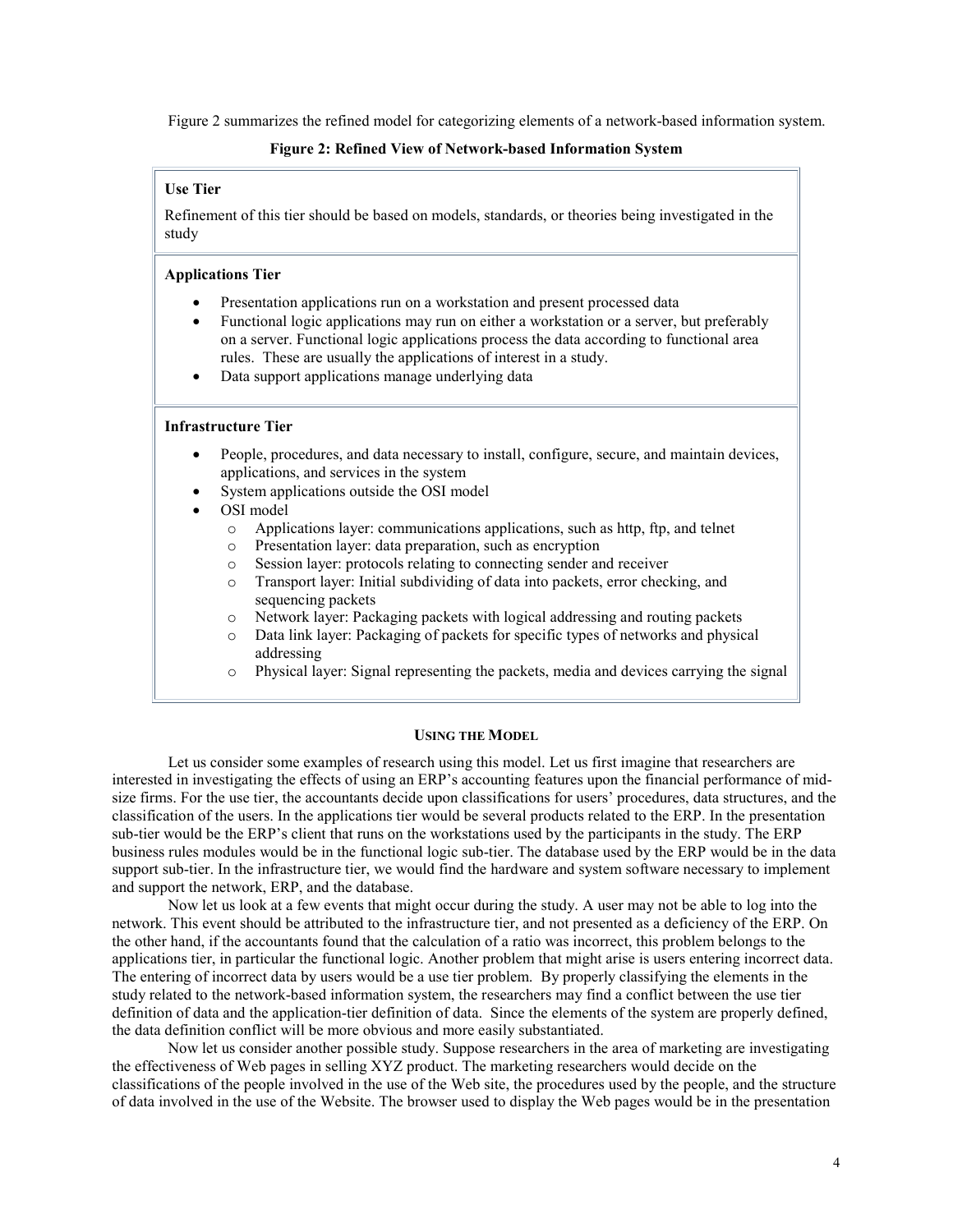sub-tier of the applications tier. The server-side script used to produce the Web pages and apply business rules would be in the functional logic sub-tier of the applications tier. The database management system used to manage data used by the Web site would be in the data support sub-tier of the applications tier. The Web server executing the server-side scripts and serving the Web pages would be in the infrastructure tier.

By properly classifying the elements of the study, the marketing researchers will be able to better assess the functional area-specific effects, such as events that might occur during the study. A few events that might have occurred during the study include failure of the user to read the Web page, an error in computing quantity discount, and an aborted ending of a session due to a faulty connection. The failure of the user to read the Web page would be a use error. The incorrect computation of the quantity discount would be an application error in the functional logic. The aborted session would be an infrastructure error. If the researchers are primarily interested in the user's reaction to the Web pages, they may have delimited the study so that they could ignore the infrastructure error.

Differentiating between the tiers can be problematic. For example, Access can be seen as encompassing all three application sub-tiers. The forms, reports, and Web pages generated by Access are usually considered to belong to the presentation sub-tier. Modules written by functional area developers belong to the functional logic sub-tier. The tables, queries, and system modules are in the data support sub-tier. However, in the marketing study about selling XYZ product on the Web, the researchers may need to distinguish a query that gets catalog items stored in an Access database, from an ASP page that applies customer specific preferences, from a Web page that displays the resulting customer-specific catalog selections. In this case, Access would be in the data support sub-tier, the ASP page would be in the functional logic sub-tier, and the Web page would be in the presentation sub-tier.

In some studies, even applications that we normally think of as presentation sub-tier applications may have elements spread across the three tiers of the model. For example, a business communications study may be interested in formatting errors, grammar errors, file corruption, and typographical errors. In this study, typographical errors could be due to user error or infrastructure problems. If the user makes a mistake typing a character on a familiar QWERTY keyboard, then the error would be attributed to the use tier. On the other hand, if the user were given an unfamiliar DVORAK keyboard, then the error could be attributed to the infrastructure tier. In neither case should the errors be attributed to the application-tier. Within the application, Word incorrectly reformatting may be classified as a presentation feature's error. Grammar errors undetected by the grammar checker could be attributed to the functional sub-tier, and the corruption of a file by the save operation would be a data support error.

As just shown, classifying the elements and events may vary according to each study's purpose. However, the classification should reflect appropriate network-based information system relationships. In differentiating the application-tier elements, a helpful tactic is to identify which elements present the data, which elements perform functional area-specific processing, and which elements manage the underlying data. Once the elements are identified, then the events associated with the elements are more easily attributed. Properly classifying information system elements and ascribing the events make a study more reliable.

# **CONCLUSIONS**

In this paper, we have seen that the elements and events of a study involving a network-based information system may be classified to reduce confusion. The appropriate classification of information system elements and attribution of events within a study should lead to more reliable results.